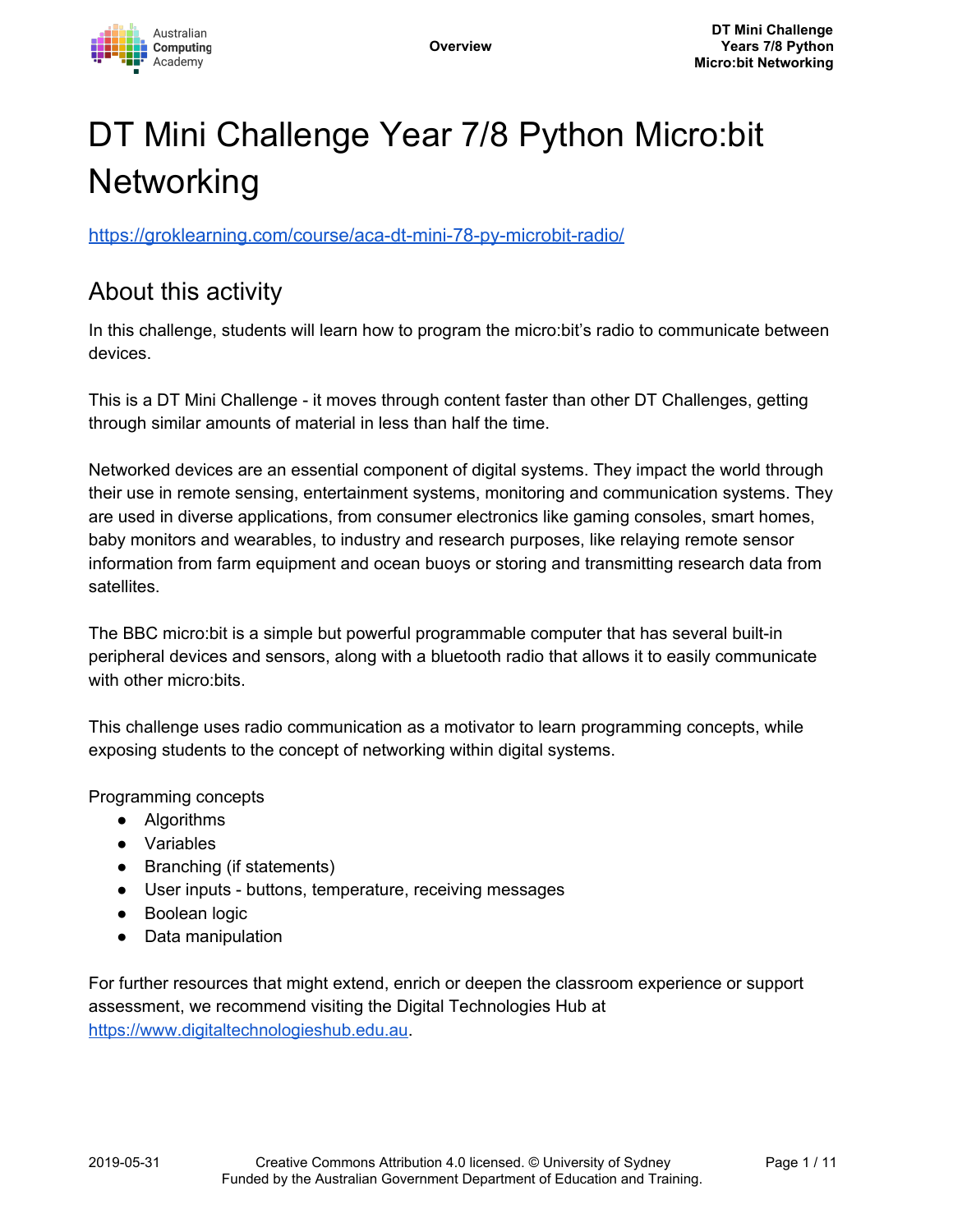

### Age

This challenge targets students in years 7/8, though it can also be used as an introductory course for students in later years who have not yet been exposed to basic programming concepts, or as an extension for younger students who are ready to move onto text based programming.

#### Language

Python, a text based programming language

### Time

The course is designed to be completed in approximately 4-6 hours of class time.

# Objectives, Content Descriptions & Key Concepts

### Digital Technologies

| <b>Content</b><br><b>Descriptor</b><br>Code | <b>Content Descriptor</b>                                                                                                                      | <b>Key Concepts</b> | <b>Addressed by</b><br>Micro:bit<br>networking<br>through:                                                                                                                            |
|---------------------------------------------|------------------------------------------------------------------------------------------------------------------------------------------------|---------------------|---------------------------------------------------------------------------------------------------------------------------------------------------------------------------------------|
| ACTDIK023                                   | Investigate how data is transmitted<br>and secured in wired, wireless and<br>mobile networks, and how the<br>specifications affect performance | Digital systems     | Connecting devices<br>through radio.                                                                                                                                                  |
| ACTDIK025                                   | Acquire data from a range of<br>sources and evaluate authenticity,<br>accuracy and timeliness                                                  | Data collection     | Collect temperature<br>data from a remote<br>sensor.<br>Validate data by<br>filtering strings                                                                                         |
| ACTDIP028                                   | Design the user experience of a<br>digital system, generating,<br>evaluating and communicating<br>alternative designs                          | Interactions        | Displaying information<br>as either scrolled text<br>or pictures on the LED<br>screen to communicate<br>with the user.<br>Controlling the microbit<br>through inputs like<br>buttons. |
| ACTDIP027                                   | Define and decompose real-world<br>problems taking into account<br>functional requirements and<br>economic, environmental, social,             | Specification       | Decompose problems<br>into smaller<br>components.                                                                                                                                     |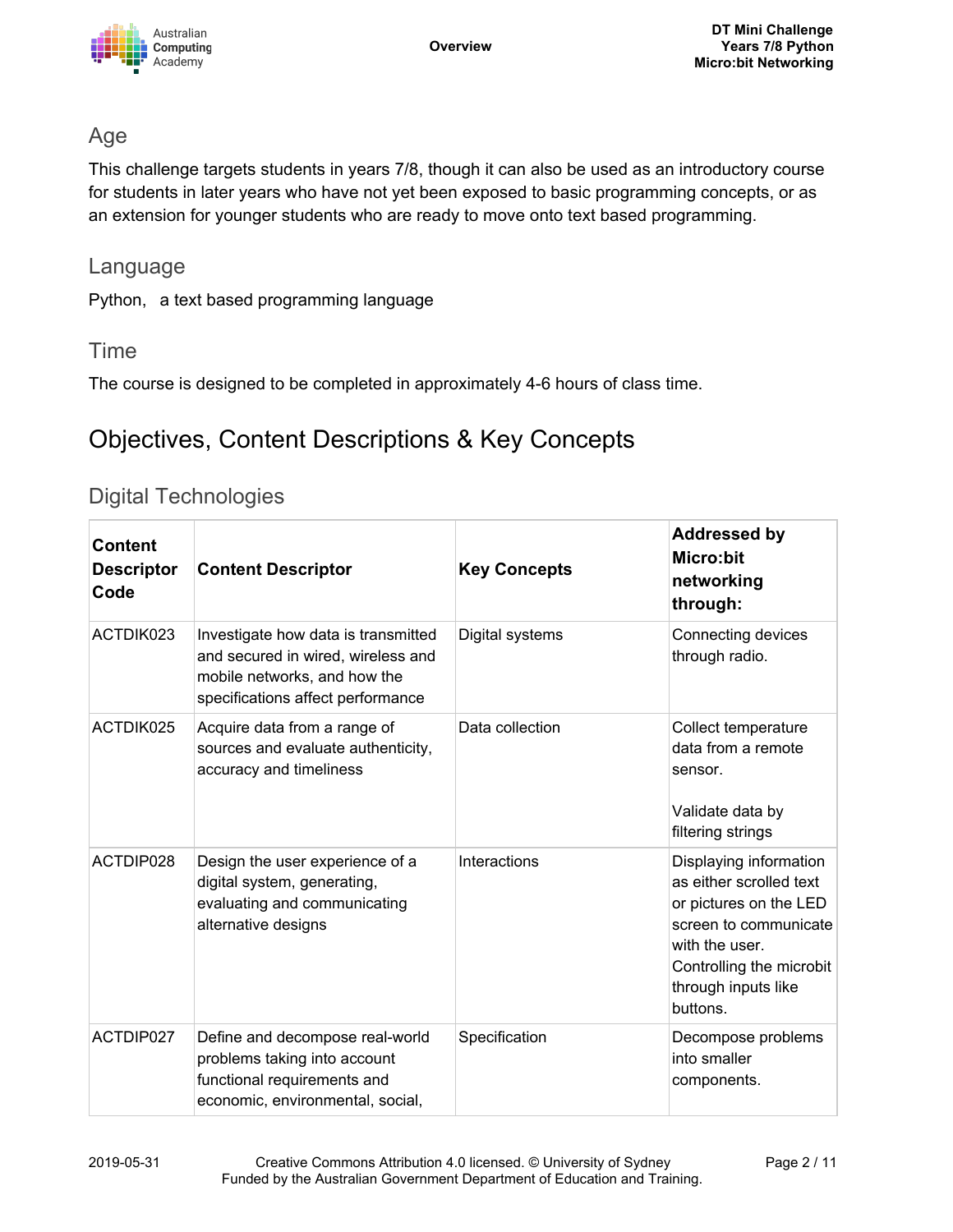

|           | technical and usability constraints.                                                                                                                     |                |                                                                                                                                                                                                                                     |
|-----------|----------------------------------------------------------------------------------------------------------------------------------------------------------|----------------|-------------------------------------------------------------------------------------------------------------------------------------------------------------------------------------------------------------------------------------|
| ACTDIP029 | Design algorithms represented<br>diagrammatically and in English, and<br>trace algorithms to predict output for<br>a given input and to identify errors. | Algorithms     | Design and evaluate<br>algorithms to solve<br>problems.                                                                                                                                                                             |
| ACTDIP030 | Implement and modify programs<br>with user interfaces involving<br>branching, iteration and functions in<br>a general-purpose programming<br>language    | Implementation | Implement algorithms<br>to solve problems.<br>Students implement a<br>digital solution using<br>programming<br>constructs including UI,<br>branching, iteration<br>and functions within a<br>text based<br>programming<br>paradigm. |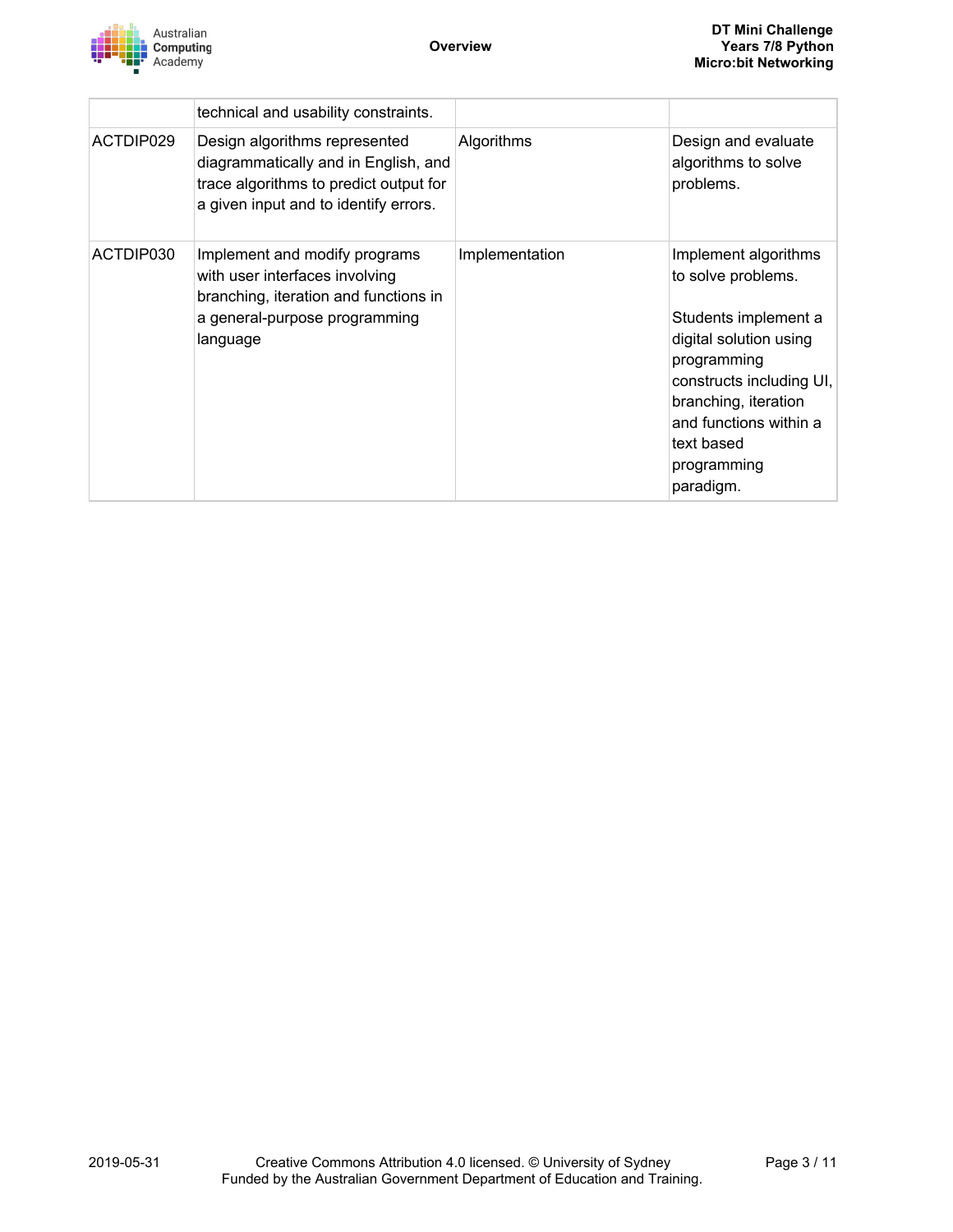

## What are we learning? (Abstract)

At the conclusion of these activities students will be able to:

- Write programs using a text based programming language
- Recognise that steps in algorithms need to accurate and precise
- Utilise branching (if, if-else) in programs
- Utilise user input
- Utilise variables
- Use functions
- Define the term *algorithm*
- Define the term *branching*
- Define the term *state*
- Understand that data can be transmitted wirelessly between devices

## Module outline

The course consists of two core modules:

1. Radio send and receive

This module introduces displaying text on the micro:bit's 5x5 LED display, loops and user input through pressing buttons.

It shows how to send and receive information over the radio.

It uses that information to create a remote temperature sensor.

2. Images and states

This module introduces displaying images on the micro:bit, and configuring the radio by changing channels.

It then shows how to filter information by checking received images, and introduces changing the programs state to give the user greater control.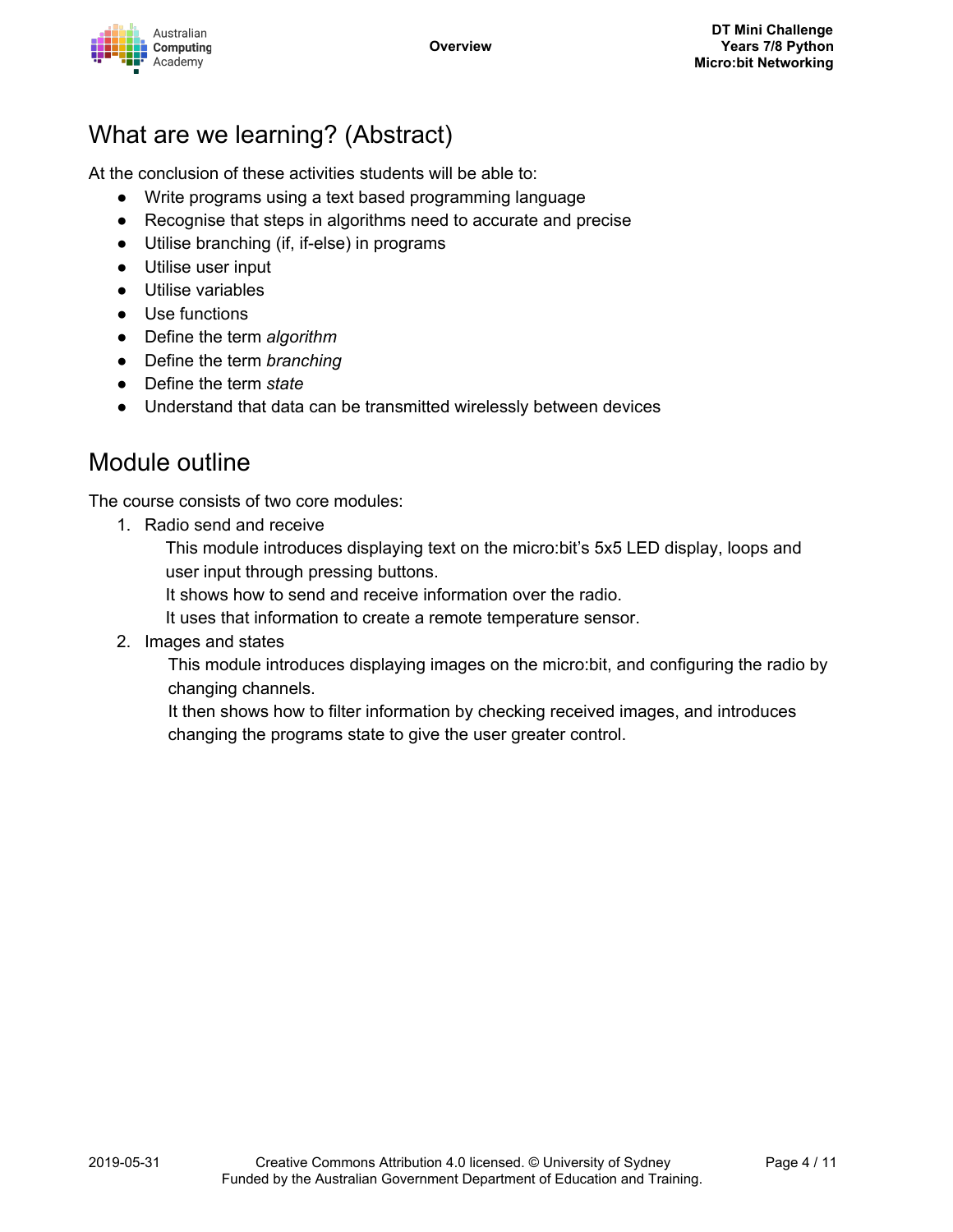

### New Vocabulary

*Algorithm:* A set of rules or step by step instructions to solve a problem or achieve an objective. A recipe is an example of an algorithm - it sets out what you need and the steps you follow to combine everything to create your food item(s).

*Branching:* Changing the instructions executed by the program based on a certain condition. This allows you to specify that your program should behave one way in some cases, but a different way in others. In blockly, this is achieved through the use of  $if$  blocks.

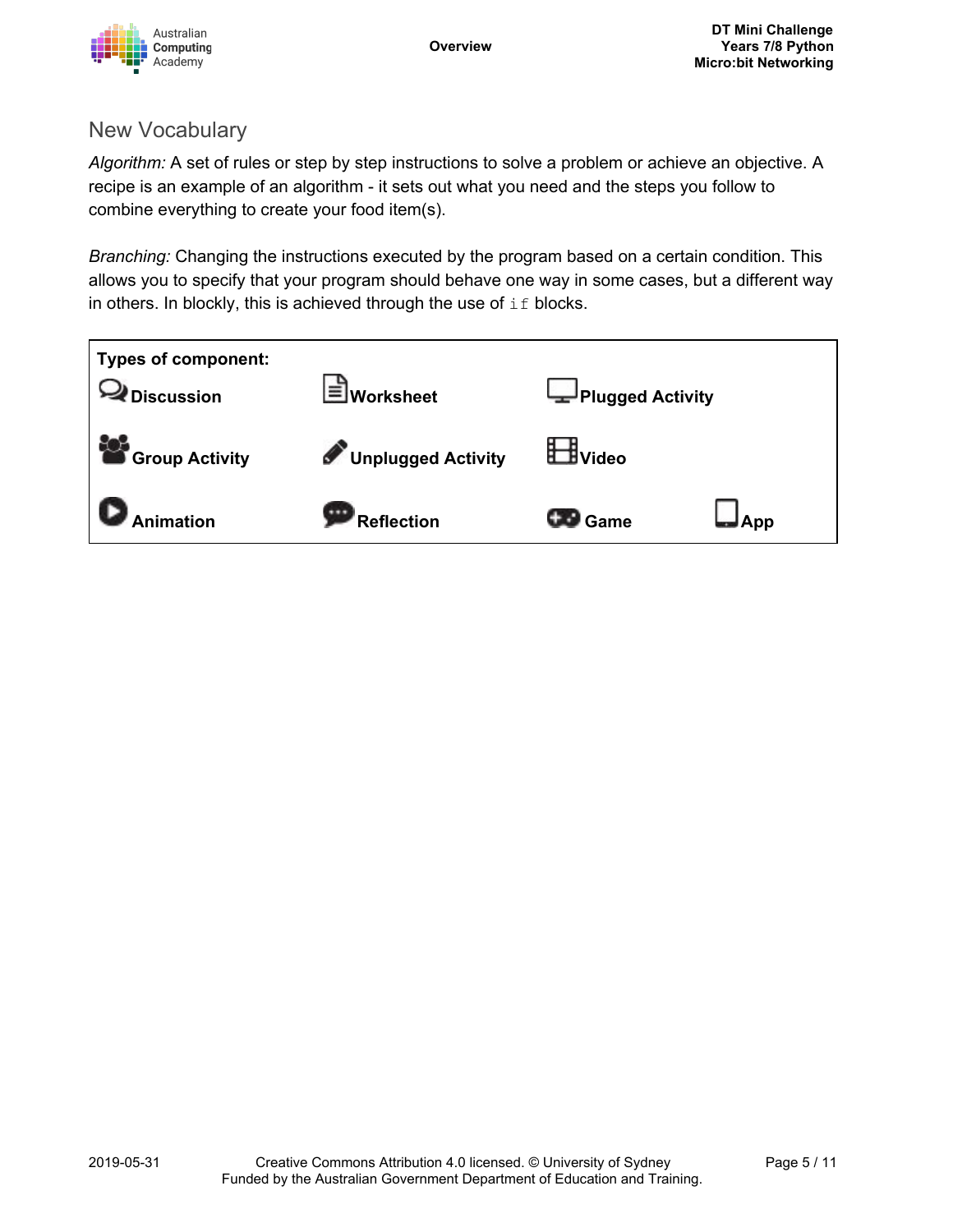

# Overarching Activity: The Network Radio Challenge

## Preparation and timing

The challenge consists of 2 modules, with an additional extension investigation for students who have had some experience with programming before or who move through the material quickly.

Completing both modules should take around 4-6 hours.

## **Overview**

- The challenge assumes no programming knowledge
- It teachers programming concepts, radio networking and blockly syntax concurrently.

## Suggested Implementation

**Plugged Activity**

#### *Challenge modules*

To get the most out of the modules, students should always:

- Read the interactive notes, including running any example code provided
- Attempt all problems and review questions

Clicking the **Run** button ( ▶ ) allows students to check their code by running it and observing the output. When they believe they have the solution correct, pressing the **Mark** button ( ✭ ) will check to see if the code passes the test cases, and will provide feedback if it does not.

You can interleave the unplugged activities above with completion of the online modules, especially if you find students are struggling with a concept explored in one of the activities.

**Many slides and all problems include "Teacher Notes" that verified teachers can access. These provide additional information, suggestions and activities for teaching each concept and exploring ideas further with students in class.**

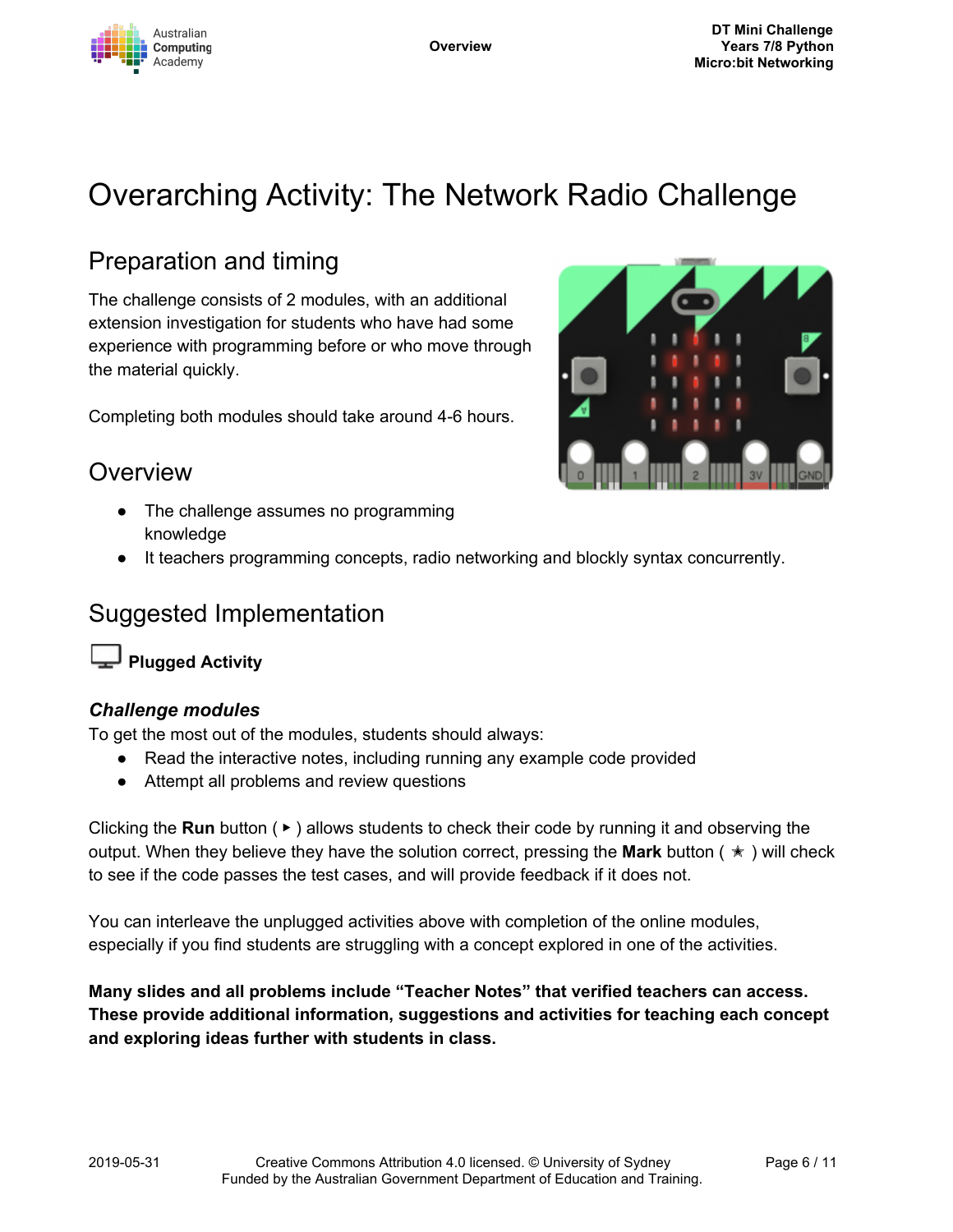# Activity 1 — Introducing the micro:bit

# **Plugged Activity**

#### [Challenge](https://groklearning.com/learn/acadev-dt-mini-56-bk-microbit-radio/send/0/) Module 1 - Radio send and receive

Module 1 introduces the students to the micro:bit and gives them the programming tools needed to send and receive information over the micro:bit radio. It should make them think about how they interact with computers, and how user inputs, control the flow of data.

Focus point: Draw the students attention to the "Put it together!" slide. At this point students will be able to use micro:bits to physically send and receive information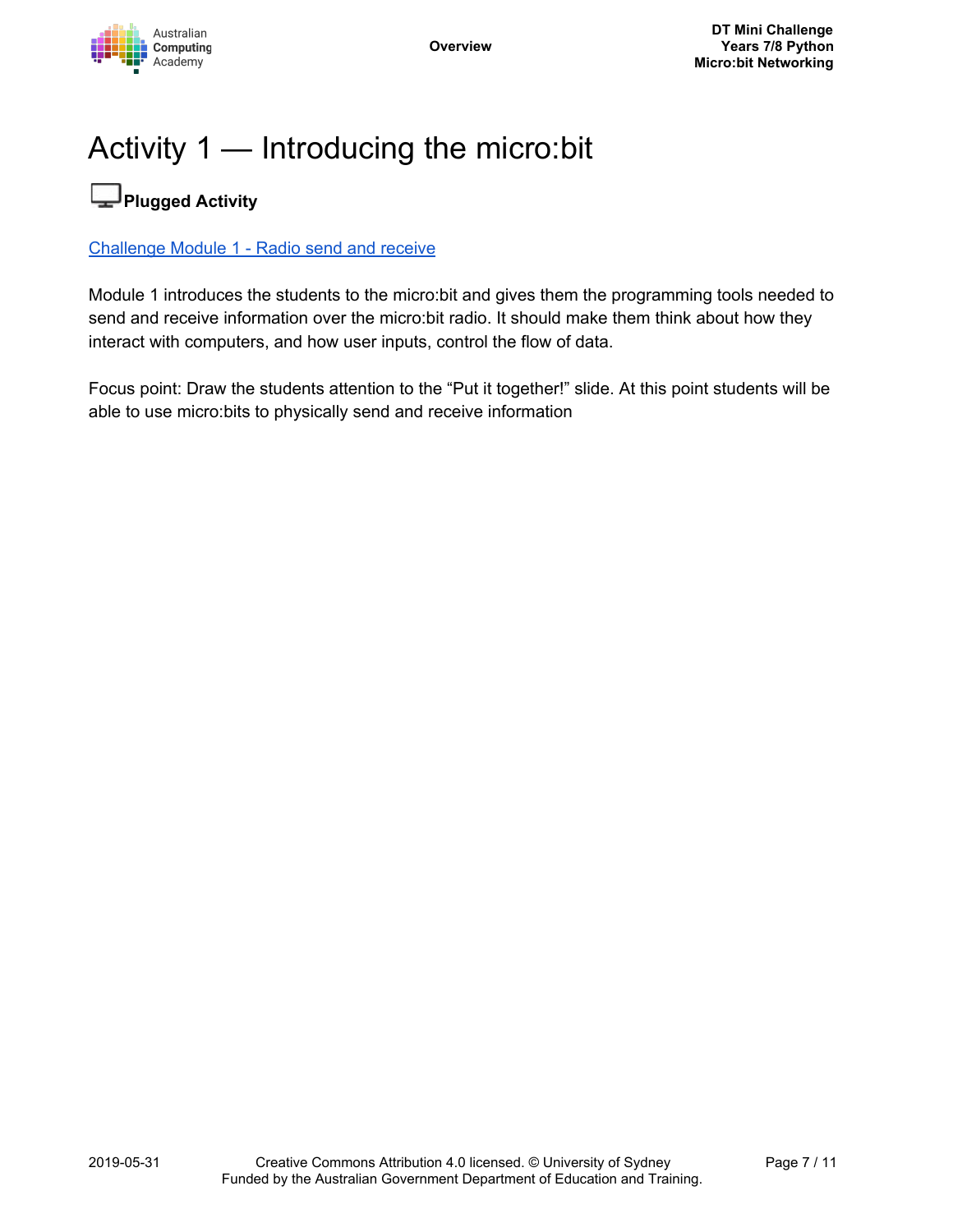

# Activity 2 — Unplugged: Abstract Drawing

## Preparation and timing

Before starting this activity, the students will need four pieces of plain paper (post-its work well) and a print out of the 5 X 5 grid (linked below).

This activity can be done prior to or during Module 1, which covers how images are shown on the micro:bit display. It could also be done during Module 2, where custom images are introduced.

## Overview

- How much information is really needed to convey an idea?
- Abstraction requires the removal of unnecessary information.
- Can an animal be drawn with 25 dots?

## Suggested Implementation

# **Unplugged Activity**

#### *Abstract Drawing*

Give the students 2 minutes to draw a pig on one piece of paper and a dog on another one.

*The short time frame is to try to stop them from trying to draw something too detailed.*

Ask the students to show only one picture to the student next to them. Can they guess which animal it is? (encourage a little discussion about funny drawings)

## **Discussion**

Did anyone fail to identify the drawn animal? What were the things that helped you to identify the difference between a pig and a dog?

*Suggestions should include curly tail, snout, perhaps long waggy tail, tongue, pointy or floppy dog ears.*

#### **Take 2:**

Try the activity again, this time get the students to see if they can represent the pig and the dog on the two remaining pieces of paper with the fewest lines possible.

Have them show the pictures to their partner to guess. Was it as easy? Did anyone do a particularly good job of representing a pig or a dog in a tiny number of lines?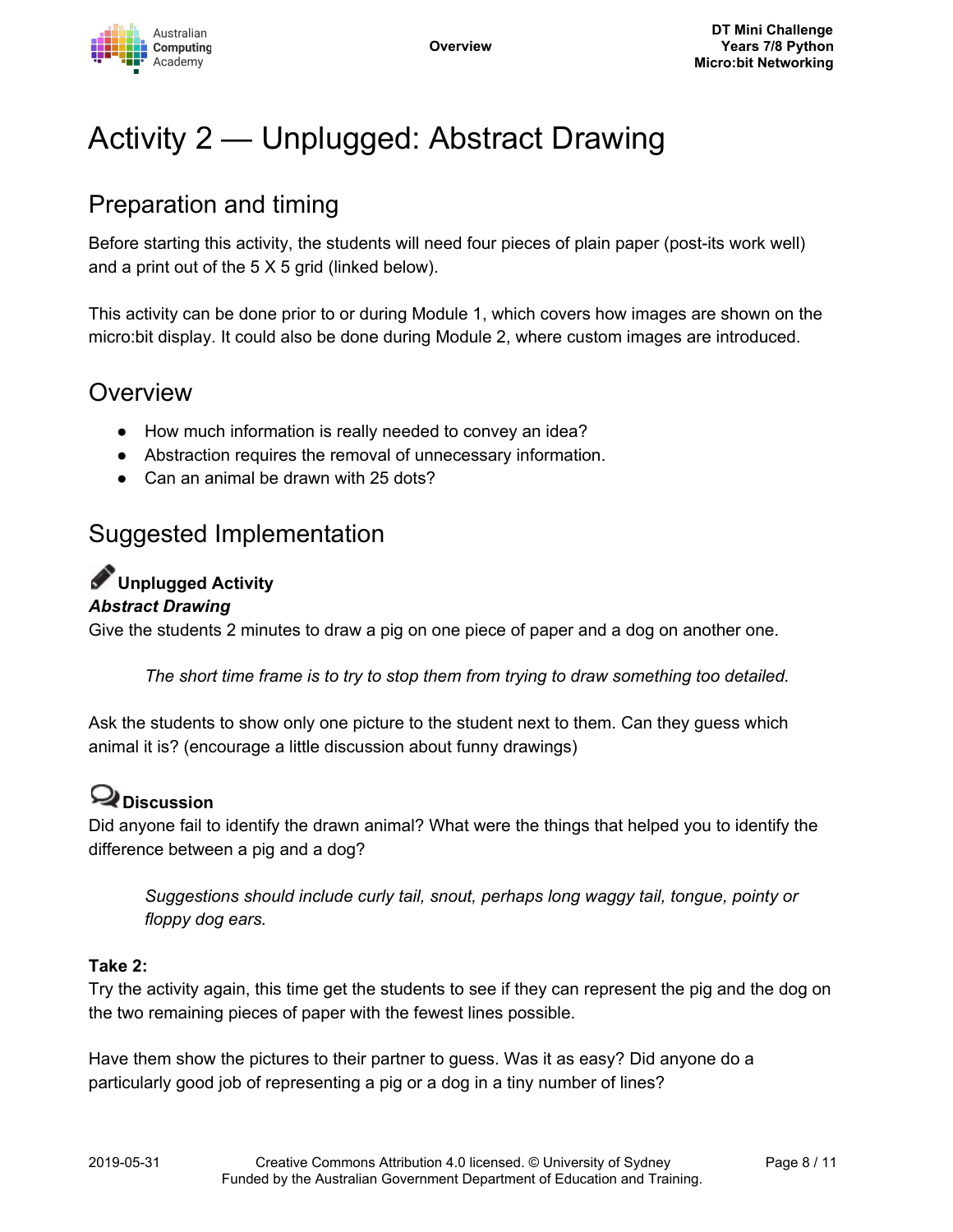

## **Discussion**

Talk about the fact that the students have abstracted all but the most identifiable details away. Computer science is all about abstraction — making sure we ignore the unimportant and distracting detail to focus on what's necessary to solve a problem.

As humans, we abstract details all the time: if someone asks us how we are in the morning, we generally only give them a short response (e.g. "good, thank you"). We don't go into the details of the toe we may have stubbed, or the bus to school that braked suddenly causing you to stumble on the way out. Similarly, for computers to solve problems effectively, they need the solution to be general (or abstract) enough that it can solve for all problems of a certain type. Imagine if a calculator could only add 2+2 and nothing else!

#### **Faces in 25 dots**

Ask the students to suggest some facial expressions that have very identifiable characteristics. *Suggestions should include things that are represented by emoji like happy, sad, surprised, angry etc.*

Get the students to colour squares on the  $5 \times 5$  grid to represent an animal that their partner can guess.

- Link to the 5 x 5 grid printable [\(Google\).](https://docs.google.com/presentation/d/1zg1-sTDiBLGeb8EUXyBWwYGFfdfTy-gNDCeZh0WJevs/copy)
- Link to the 5 x 5 grid [printable](https://groklearning-cdn.com/modules/jSG8socbQ2FwPra38m5WA7/AbstractDrawingunplugged.pdf) (PDF).

Rules:

- 1. They may only use one colour
- 2. They must colour the whole square of any square they colour

Show the pictures and ask for guesses from the group. (Encourage enthusiastic showing around the room.)

#### Discussion questions:

- Was it hard to abstract away the least important information?
- Was it easier or harder when there was a very specific limit for how much you could draw?
- Extension: what are some other examples of abstraction (either in how humans communicate or how computers work)?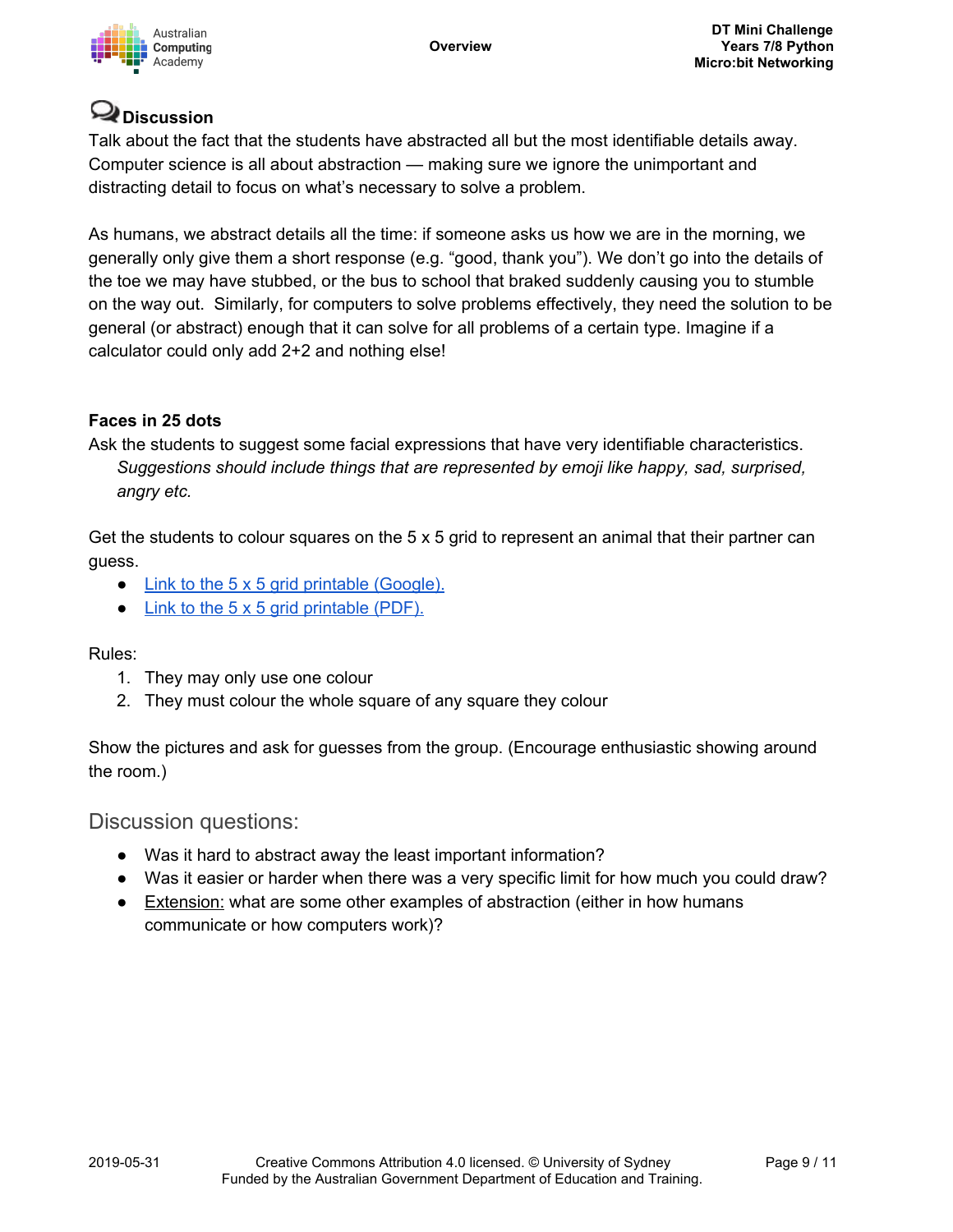

# Activity 3 — Branching: "Simon says …"

# Preparation and timing

For very young students you may need to explain and/or demonstrate the rules of *[Simon](https://en.wikipedia.org/wiki/Simon_Says) Says*. Most students will have played this game before.

This activity could be delivered prior to or concurrently with Module 1.

## **Overview**

- What is branching?
- How does it relate to programming?
- How do we determine the conditions that we need to check to perform different instructions?

## Suggested Implementation



#### *Simon says…*

Ask the student if they've all played "Simon says" before and, if any of them haven't, explain the rules of the game. You should then play a game with the group. Olders students may not make many mistakes, and you may choose to end the game early if they aren't being knocked out very quickly.

You should then say that you'll play another game, but this time make the rule a little more difficult. Instead of the rule being *does the instruction start with "Simon Says"*, try something like *does the instruction includes the word "you"* or *does the instruction have exactly five words in it*. You are demonstrating that the condition can change, but regardless what determines if the instruction should be performed is some condition that you've set as your rule.

*Branching* in programming is what allows us to define different behaviour in the same program. It allows us to check some value or condition in our program, and respond differently based on what the result is. Without branching, all of our programs would perform exactly the same thing every time, and we would need to write brand new programs every time the tiniest little thing changed. Our programs would not be able to respond differently to new users or data.

Blockly provides a few different ways of performing branching, and some of these are covered in modules 1 and 2 of the challenge.